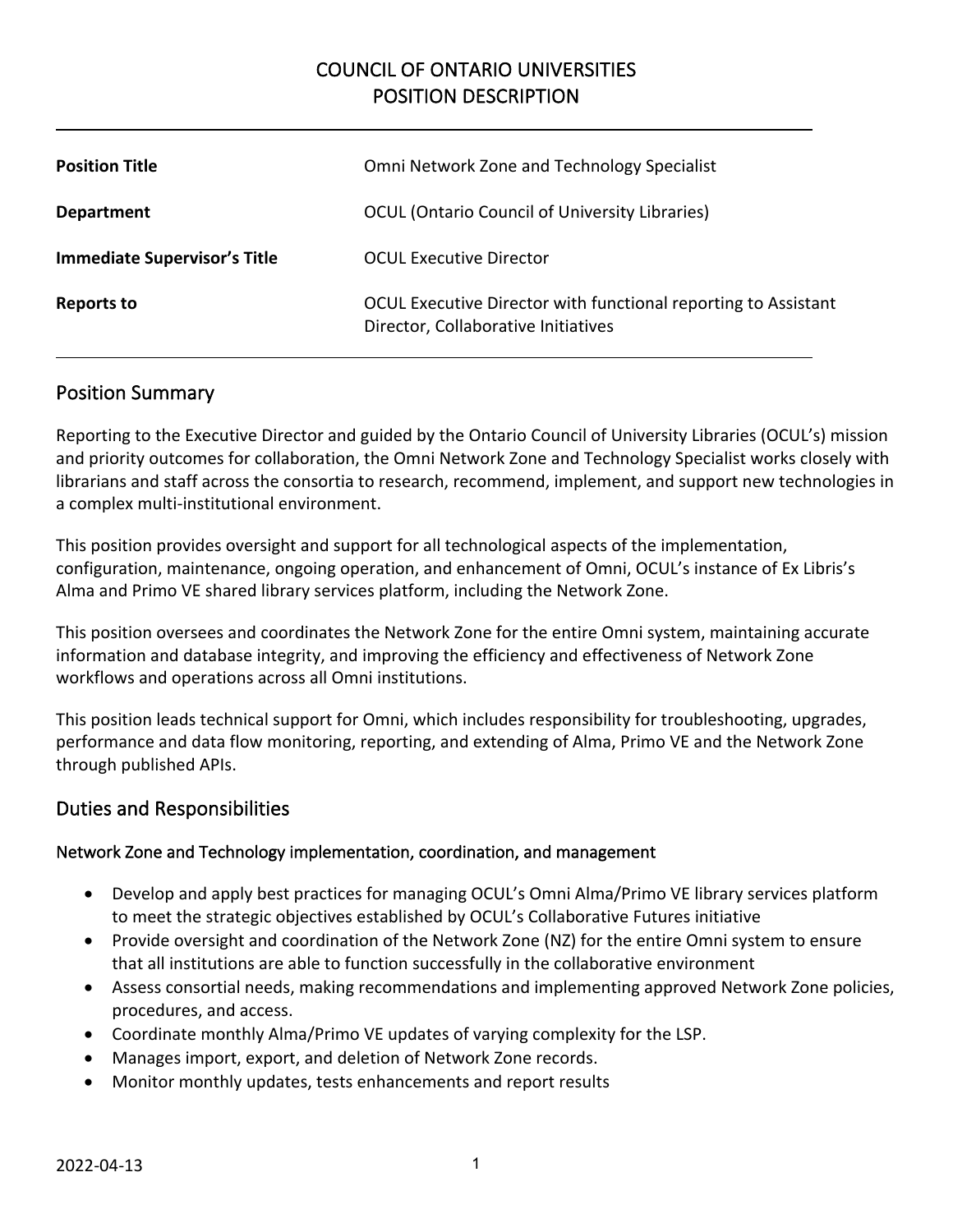- Works closely with OCUL Assistant Director, Information Resources & Collections or other appropriate staff to load licenses for consortially purchased subscriptions in order to provide usage rights for these subscriptions
- Coordinate NZ analytics

### Omni Resource Sharing

- Continue to extend and enhance Omni-wide resource sharing (e.g., Automated Fulfillment Network [AFN], ISO resource sharing, etc), expanding its reach to all member libraries by configuring and maintaining the AFN and facilitating integration with other resource sharing systems.
- Troubleshoot AFN configuration and technology issues as needed.

#### New member onboarding and shared technology implementation

- Work with the Assistant Director of Information Resources and Collections to maintain an awareness of emerging issues and trends in library management systems that may be impacting academic libraries and consortia both nationally and internationally
- Assist with the onboarding and early implementation phases of Omni and related software for member libraries
- Coordinate the implementation and enhancement of new shared technology solutions and 3rd-party integrations (e.g., RapidILL, Rapido, Leganto, Syndetics, etc.)

#### Troubleshooting coordination

- Troubleshoots issues arising within the Omni and the Network Zone environment, and assist with the management of service tickets to ensure problems are resolved in a timely and efficient manner
- Stay informed of system-wide issues and serve as an advocate for the resolution of common difficulties
- Collaborate with the Assistant Director, Collaborative Initiatives and Collaborative Futures subcommittees and working groups to develop standards and processes for reporting system problems and technical troubleshooting via Salesforce and other appropriate means

### Governance, Communication, and Relationship-Building

- Coordinate administrative and operational support for relevant CF subcommittees and working group chairs, calling upon the assistance of the Executive Director, Assistant Director, Collaborative Initiatives, Administration and Communications Coordinator, and the Administrative Assistant as needed
- Work closely with CF subcommittees and working groups as they pertain to technology systems and solutions, analytics, discovery, and user experience to facilitate the development of policies and procedures for Omni
- Collaborate with the Assistant Director, Collaborative Initiatives and the Administration and Communications Coordinator to provide effective communication and messaging about system upgrades and technical enhancements
- Prepares reports and makes presentations to CF Directors and Omni partner libraries as needed, as well as to external audiences, to promote Omni use and features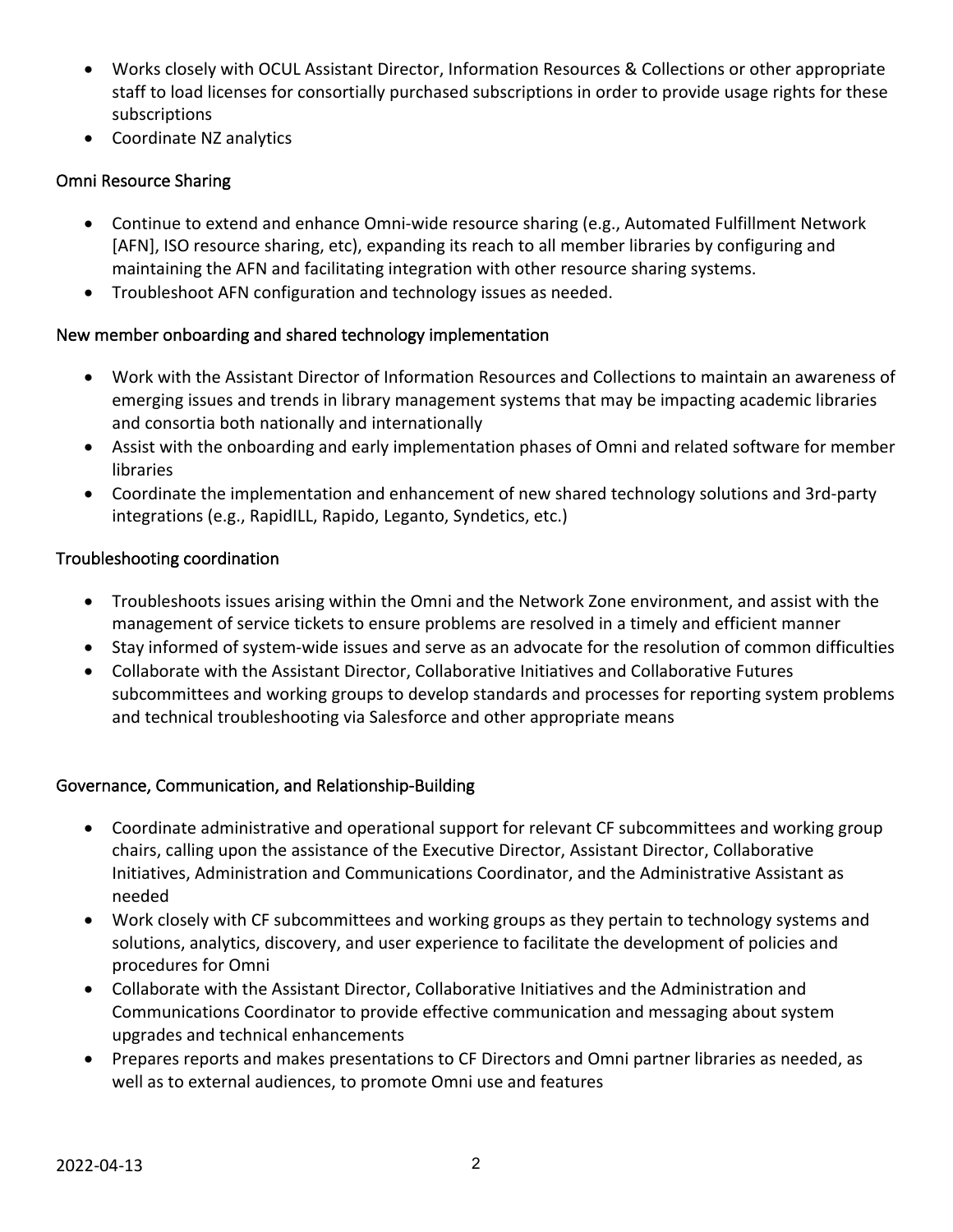### Training and Documentation

- Work with the Assistant Director, Collaborative Initiatives and CF subcommittees and working groups to provide opportunities to develop the expertise of OCUL members in the management and operation of Omni
- Maintain clear, accurate and current documentation related to the Omni system and technology on the OCUL website and other OCUL document management and communications tools and platforms seeking input from the CF Steering Committee and appropriate subcommittees and working groups
- Prepare reports and makes presentations to member library faculty and staff as needed to promote Omni use and features
- Serve as a point of contact with the vendor (Ex Libris) on technical and system developments, enhancements, and solutions
- Make presentations and offers training to CF member library faculty and staff in the use of Omni technology features

# Job Complexities

## Choice of Action

- Incumbent will have significant leeway for independent investigation, judgement, and decision-making.
- Incumbent must be capable of independent, self-initiated action with minimum supervision and high level of accuracy and quality of work.
- Incumbent must exercise discretion and sound judgement, especially when dealing with confidential and sensitive data or information.
- Incumbent will have a significant role in developing and recommending strategic directions for Omni operations and OCUL services.

### Consequence of Error

- Impact of decision-making and the consequence of error are chiefly operational and reputational in nature. In both cases, the impact and consequence may be serious.
- Decisions and errors made may have a critical impact on Omni and OCUL operations and services.
- Decisions and errors made may have a critical impact on Omni and OCUL's reputation.
- Decisions and errors made may have a critical impact on Omni technology operations at member libraries and library services to university students, staff, and faculty.

### **Difficulty**

- Incumbent must have a high-level of proficiency in library systems and technologies.
- Incumbent must have superior analytical/creative/critical thinking skills to understand and determine solutions to complex technology problems.
- Incumbent must be able to understand the significant impact on decision-making and consequence of error on consortial and individual library services.
- Incumbent must have a high-level of interpersonal and soft skills to work with numerous individuals, groups, and stakeholders.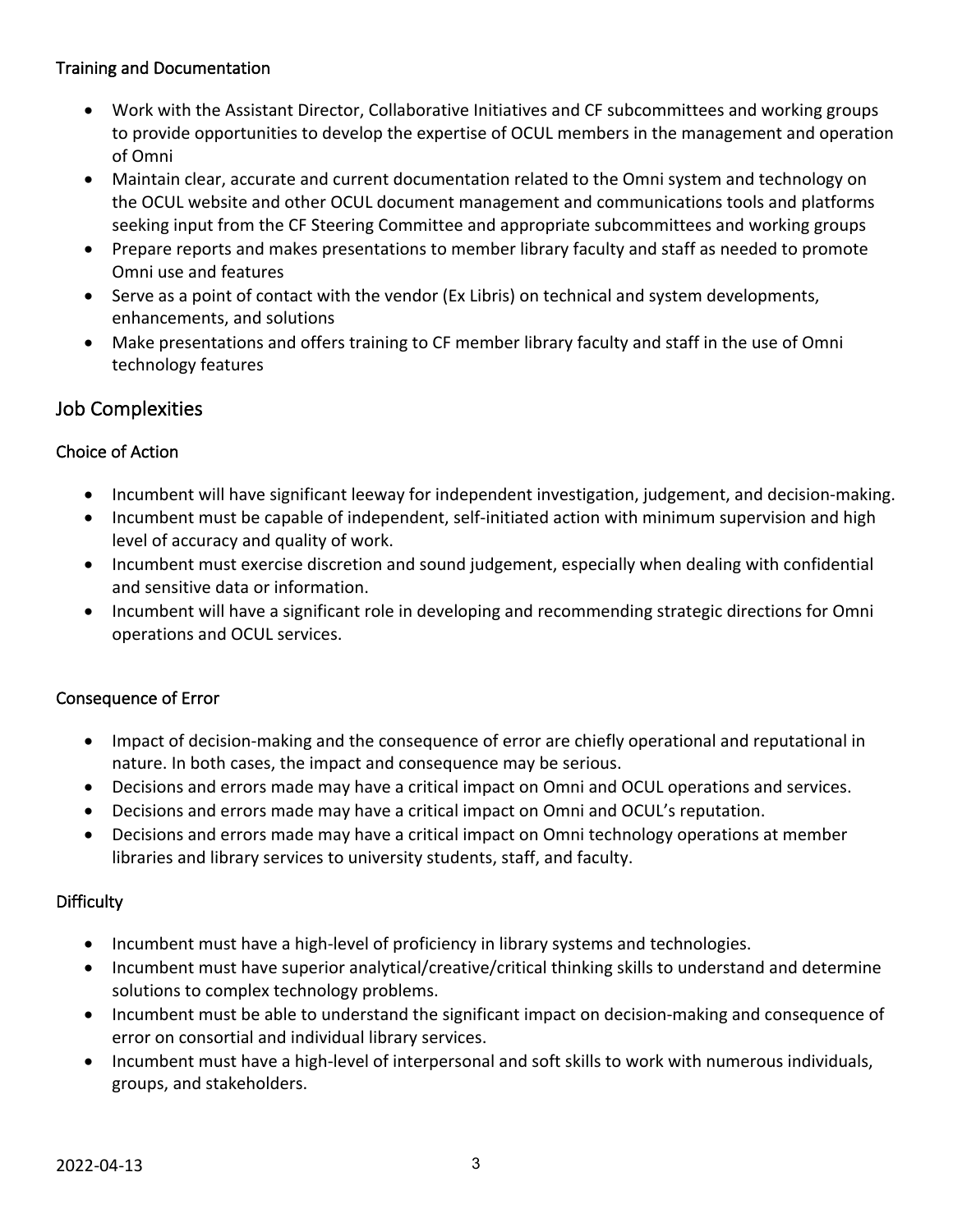## **Contacts**

- Daily contact with Assistant Director, Collaborative Initiatives and unit staff to coordinate Omni technology operations and troubleshooting, documentation, governance, training, and communication, troubleshooting.
- Frequent contact with OCUL Executive Director and Assistant Director, Collaborative Initiatives for input on medium- and high-impact decision-making.
- Regular contact with member library faculty and staff, Directors, and vendor staff for technology implementation, enhancement, and troubleshooting operations.

### Supervision Received

- General direction from the Executive Director, the Assistant Director, Collaborative Initiatives, and the Chair of the Collaborative Futures Steering Committee/Board of Directors.
- Incumbent is expected to function effectively with minimum direction and supervision, both of which may be provided in general rather than with specificity.

## Supervision Exercised

- Number of employees supervised: # Directly \_\_\_0\_\_\_\_ # Indirectly \_\_\_\_0\_\_\_\_
- Positions(titles) supervised:

## Working Environment

## Working Conditions

- Fast-paced environment with significant demands.
- Nature and importance of work requires flexibility and responsiveness to situations where priorities and deadlines often change.
- Standard office environment. There may be some travel needed to conferences, meetings, and the organization's headquarters in Toronto.

### Equipment Used

• General office equipment: Computer, telephone, and printer. A significant amount of the employee's time (>75%) will be spent using a computer.

## Qualifications Required

## Formal Education

• Master's degree in library science or information studies, or equivalent years of experience in an academic library environment.

## Experience/skills

- Significant experience coordinating and managing library technology platforms and services with experience in library technology implementation, decision-making, and troubleshooting.
- 2022-04-13 4 • Significant experience working with technology vendors, library faculty and staff, and stakeholders.